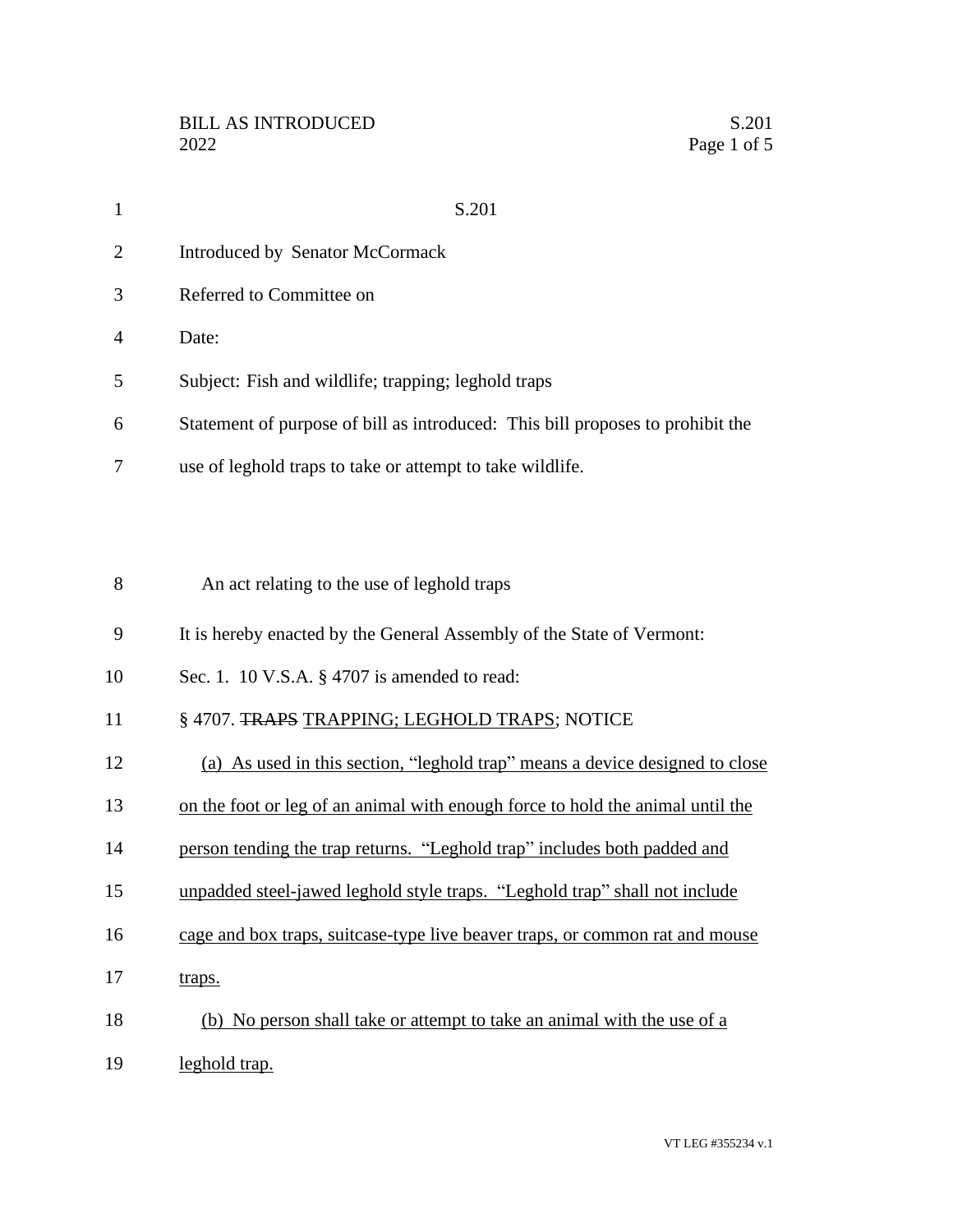| $\mathbf{1}$   | (c) A person who intends to set a trap for any animal on the property of             |
|----------------|--------------------------------------------------------------------------------------|
| $\overline{2}$ | another shall, prior to setting the trap, notify the owner of the property of his or |
| 3              | her intention to set the trap and of the prospective location of the trap. The       |
| $\overline{4}$ | owner of the property may, at any time, refuse to grant permission to set a trap     |
| 5              | or revoke the permission if previously granted.                                      |
| 6              | Sec. 2. 10 V.S.A. § 4523 is added to read:                                           |
| 7              | §4523. USE OF LEGHOLD TRAP                                                           |
| 8              | A person who violates section 4707 of this title by using or attempting to           |
| 9              | use a leghold trap to take wildlife shall be fined not less than \$200.00 or more    |
| 10             | than \$500.00 or imprisoned for not more than 60 days, or both, for a first          |
| 11             | offense. For a second or subsequent offense, a person shall be fined not less        |
| 12             | than \$500.00 or more than \$1,000.00 or imprisoned for not more than $six$          |
| 13             | months, or both.                                                                     |
| 14             | Sec. 3. 10 V.S.A. App. § 44 is amended to read:                                      |
| 15             | § 44. FURBEARING SPECIES                                                             |
| 16             | 1.0 Authority                                                                        |
| 17             | 1.1 This rule is promulgated pursuant to 10 V.S.A. §§ 4081, 4082, 4084,              |
| 18             | 4828, and 4861. In promulgating this rule, the Fish and Wildlife Board is            |
| 19             | following the policy established by the General Assembly that the protection,        |
| 20             | propagation, control, management, and conservation of fish, wildlife, and            |
| 21             | furbearing animals in this State is in the interest of the public welfare and that   |
|                |                                                                                      |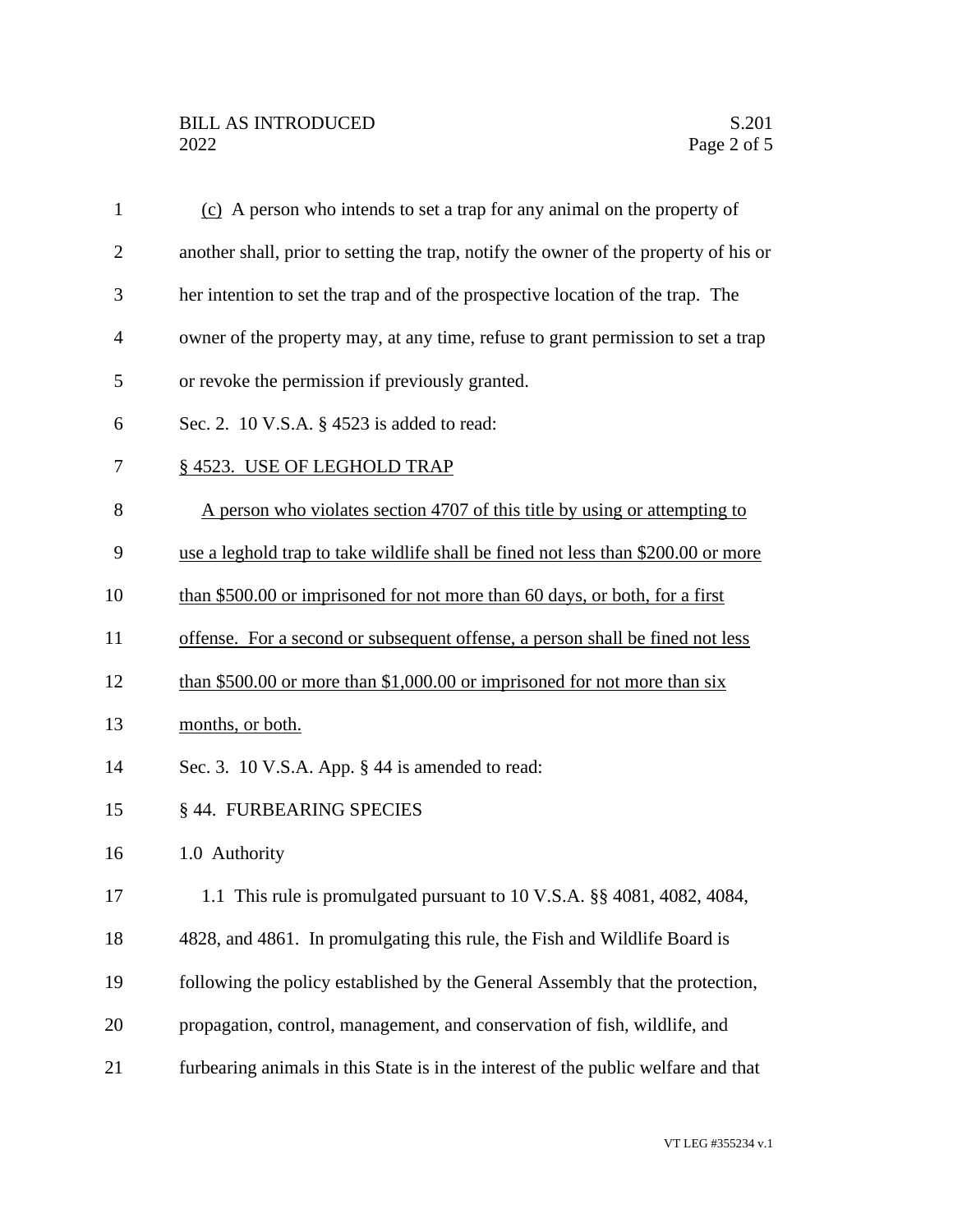| $\mathbf{1}$   | the safeguarding of these valuable resources for the people of the State requires |
|----------------|-----------------------------------------------------------------------------------|
| $\overline{2}$ | a constant and continual vigilance.                                               |
| 3              | 1.2 In accordance with 10 V.S.A. §§ 4082 and 4084, this rule is designed to       |
| 4              | maintain the best health, population, and utilization levels of the regulated     |
| 5              | species.                                                                          |
| 6              | 1.3 This rule shall apply to all persons who take or attempt to take              |
| 7              | furbearing animals by trapping or hunting.                                        |
| 8              | 2.0 Purpose                                                                       |
| 9              | The purpose of this rule is to regulate the taking of furbearing animals.         |
| 10             | 3.0 Definitions                                                                   |
| 11             | 3.1 "Commissioner" means the Commissioner of the Vermont Department               |
| 12             | of Fish and Wildlife.                                                             |
| 13             | 3.2 "Compensation" shall mean money.                                              |
| 14             | 3.3 "Department" means the Vermont Department of Fish and Wildlife.               |
| 15             | 3.4 "Board" means the Vermont Fish and Wildlife Board.                            |
| 16             | 3.5 "Furbearing animal" means beaver, otter, marten, mink, raccoon, fisher,       |
| 17             | fox, skunk, coyote, bobcat, weasel, opossum, lynx, wolf, and muskrat or as        |
| 18             | amended pursuant to 10 V.S.A. § 4001.                                             |
| 19             | 3.6 "Trapping" means to take or attempt to take furbearing animals with           |
| 20             | traps including the dispatching of such lawfully trapped furbearing animals.      |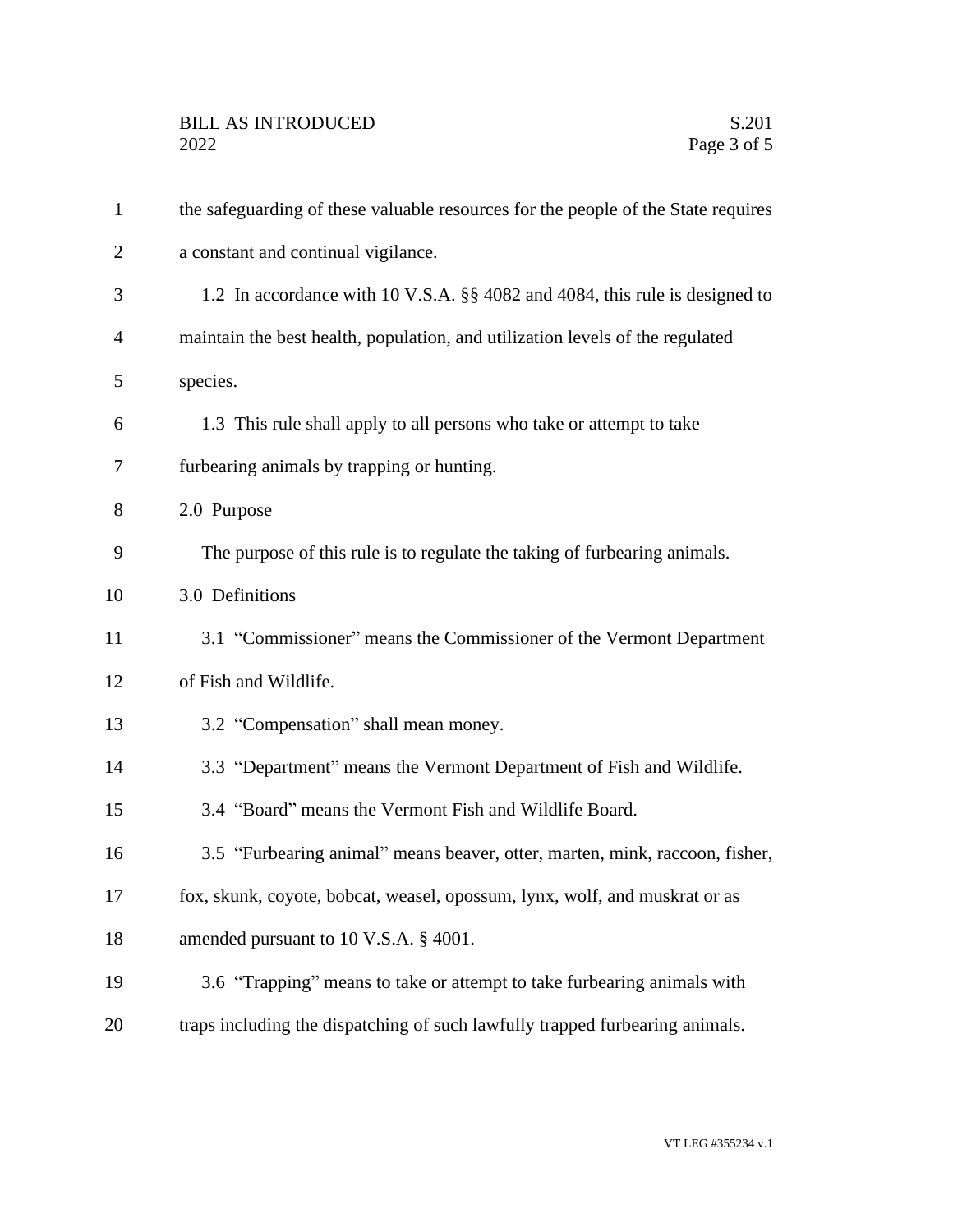## BILL AS INTRODUCED<br>2022 Page 4 of 5

| $\mathbf{1}$   | 3.7 A "trap" means a mechanical device used to capture, kill and/or restrain       |
|----------------|------------------------------------------------------------------------------------|
| $\overline{2}$ | furbearing animals excluding firearms, muzzleloaders and archery equipment.        |
| 3              | 3.8 A 'Tanned' pelt is one that has been treated to turn the skin into leather.    |
| $\overline{4}$ | 3.9 A "leghold trap" means a device designed to close on the foot or leg of        |
| 5              | an animal with enough force to hold the animal until the person tending the        |
| 6              | trap returns. "Leghold trap" includes both padded and unpadded steel-jawed         |
| $\tau$         | leghold style traps. "Leghold trap" shall not include cage and box traps,          |
| 8              | suitcase-type live beaver traps, or common rat and mouse traps.                    |
| 9              | 4.0 Restrictions                                                                   |
| 10             | 4.1 A person trapping for furbearing animals under this rule shall visit           |
| 11             | his/her traps at least once every calendar day, except as provided in paragraph    |
| 12             | 4.2, and dispatch or release any animal caught therein.                            |
| 13             | 4.2 A person who sets body gripping traps in the water or under the ice, or        |
| 14             | foothold or cage traps under the ice shall visit his/her traps at least once every |
| 15             | three calendar days and remove any animal caught therein.                          |
| 16             | 4.3 A person shall not set a trap on lands other than his/her own which does       |
| 17             | not have his/her name and address permanently and legibly stamped or               |
| 18             | engraved thereon, or on a tag of rustless material securely attached thereto.      |
| 19             | 4.4 All traps under ice will be marked with a tag visible above the ice.           |